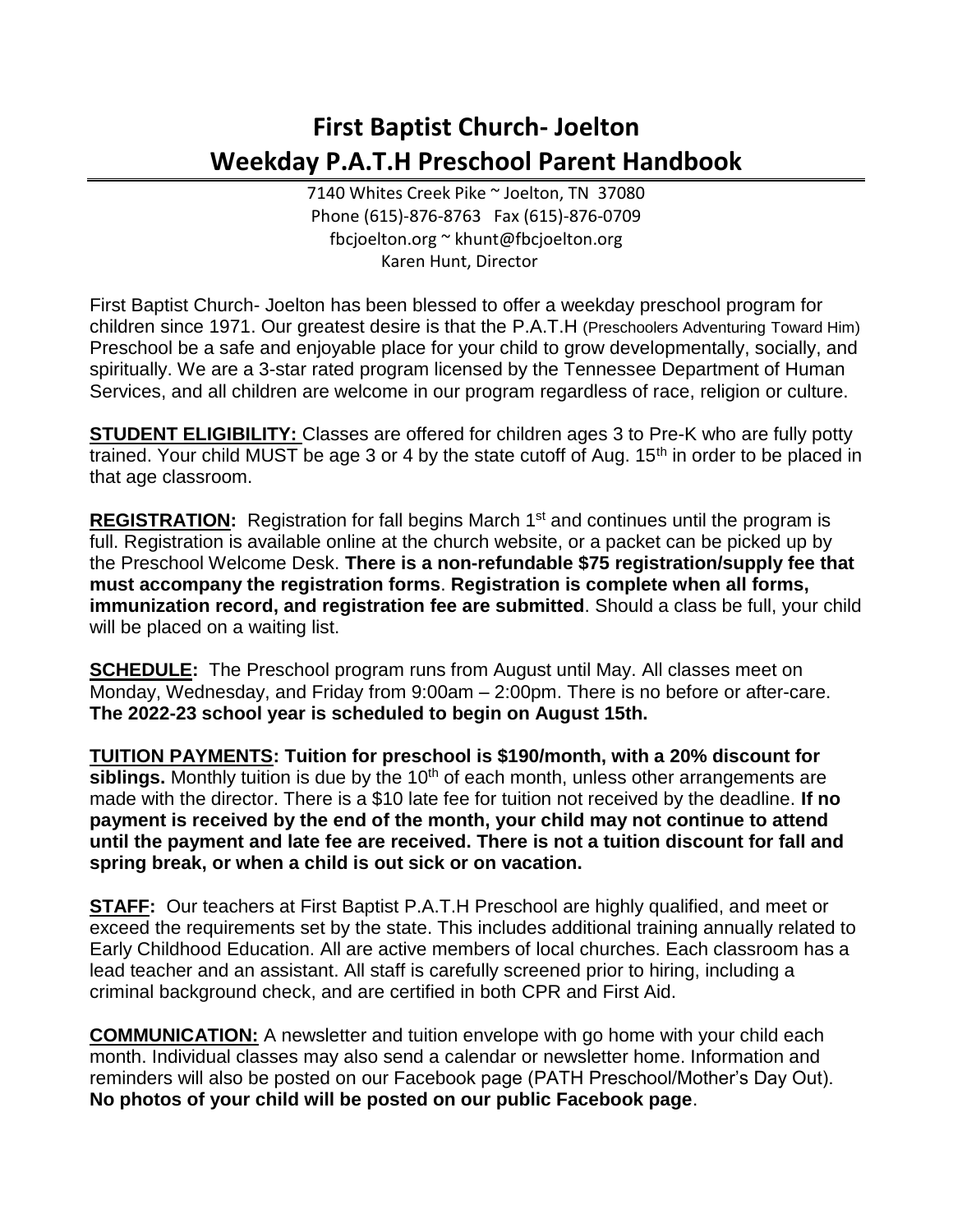**CURRICULUM:** Each classroom uses a variety of educational and biblically based curriculum resources. All classes will have daily planned activities that are developmentally and age appropriate. We are committed to teaching children the way they learn best, which is through play. Occasionally age-appropriate educational videos may be shown in class. Parents will be notified in advance as to the title and content/purpose of the video, and the day it is to be shown. Each Wednesday, classes attend Chapel. This brief time will include songs and a Bible story taught by our Minister of Preschool and Children.

\*\***Parent/teacher conferences will be held in the spring**. You may also request a conference with your child's teacher at any time throughout the school year.

**LUNCH:** Children will need to bring their own lunch and drink from home each day. Sending a reusable water bottle is best, allowing for refilling throughout the day as needed. We strongly encourage parents to send a lunch containing a variety of healthy options. Healthy snacks and milk/water will also be available. **Please note any food allergies on your registration form, and make sure your child's teacher is also aware.**

**PARTIES AND PROGRAMS:** Birthday celebrations for your child can be scheduled by contacting the teacher ahead of time. The entire preschool will put on a program for parents at Christmas and Graduation. Other events include: Grandparents Lunch, St. Jude Trike-A-Thon, Thanksgiving Potluck, Canned Food Drive, Operation Christmas Child boxes, etc.

**DISCIPLINE POLICY:** Corporal punishment **will not** be used at First Baptist Church- Joelton. Most misbehavior can be handled within the classroom setting. If serious behavior problems persist, a parent conference with the teacher and director may be scheduled. **If harmful behavior persists, the Weekday Preschool reserves the right to remove a child from the program.**

**DROP- OFF/PICK-UP: School begins at 9:00 am and ends at 2:00 pm**. Children may not be dropped off before 8:50 am, to allow teacher's preparation time for the day and ensure proper supervision of your child. All children will be dropped off and picked up using the car rider line. During drop-off, there are 2 or more staff members outside to greet you and your child. Your child will be walked from the car directly to their classroom. Car rider drop-off is available from 8:50-9:10am. After this time, you must walk your child in to the lobby.

## **It is extremely important that you be on time to pick up your child**. **SEE LATE FEE POLICY**

**Your child MUST be signed in and out each day**. They will only be released to authorized persons on your transportation plan. Should there be a change in plans, the director or teacher must be notified.

**\*\***Children will not be released, even with prior authorization, to anyone appearing unsafe to transport children (ie; intoxicated, out of control, etc). In this instance, an emergency contact will be called to pick up your child**\*\***

**LATE FEE POLICY:** For every minute after 2:10 (to allow for car rider pick-up) you are late, you will be charged \$1.00/min payable to the teacher. **Plan to arrive a few minutes before 2:00 to avoid a late fee.**